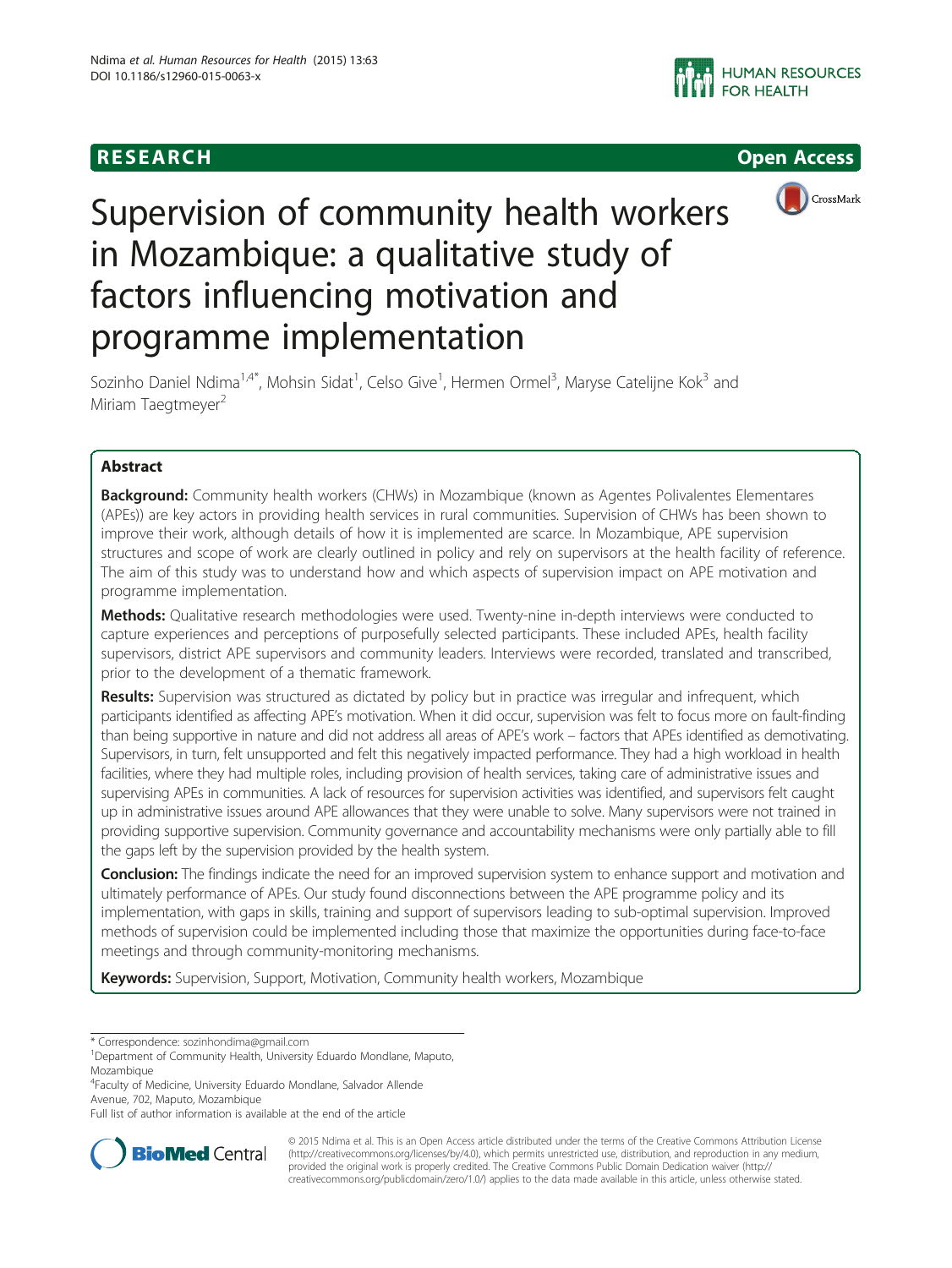#### Introduction

Numerous countries around the world have established community health programmes as a means to expanding access to health services among vulnerable populations, and these programmes are considered a vital component of reaching the health-related Millennium Development Goals [[1\]](#page-8-0). With the shift towards the sustainable development goals and emphasis within these on equitable universal health coverage [[2\]](#page-8-0), there is an increasing need to understand how best to implement community health worker (CHW) programmes. CHWs, in Mozambique called Agentes Polivalentes Elementares (APEs), are an important component of health service provision in rural communities in Mozambique [\[3, 4](#page-8-0)]. There is a scarcity of literature regarding APEs in Mozambique, despite the APE programme having been established over three decades ago and having a clear impact on population health [[5\]](#page-8-0). The initial APE programme (developed in 1978) faced challenges which resulted in the interruption of programme implementation in the mid-1990s. Primary concerns were that the APEs felt abandoned, due to almost non-existent supervision and a progressive decrease in support from the National Health Service, although many continued to receive drug and supply kits [[6\]](#page-9-0).

During this period, different APE-training curricula, implemented mainly by non-government organizations (NGOs) supporting the Ministry of Health (MoH), resulted in CHWs with wide variations in their scope of work mainly taking care of single "verticalized programmes" such as HIV/AIDS or tuberculosis [[4\]](#page-8-0). NGOs implemented a system of subsidies and provided additional incentives for their own APEs, which led to frustration among volunteer APEs. Due to limited access to health services, community members started to demand more curative services from APEs which led some of them to become kind of "private health care providers", charging small fees for their services. Both governmenttrained APEs and APEs and other community activists working on health-related issues that were trained and deployed by NGOs lacked supervision from the MoH. There was no appropriate monitoring of health activities at the community level nor were there any established indicators for evaluation purposes, constraints that ultimately led to the temporary suspension of the programme and the roll out in 2010 of a revitalized APEs programme by the MoH [\[4,](#page-8-0) [6](#page-9-0)].

In this revitalized model, APEs receive a 4-month residential training covering health promotion, disease prevention, testing and treating malaria in children and adults, diagnosing diarrhoea and dehydration, using oral rehydration solutions and diagnosing and treating acute respiratory infection in children. Additionally, APEs are trained to provide first aid and to detect danger signs in

children, adults and pregnant women [\[4\]](#page-8-0). This training does not include explanation of the roles and expectations regarding supervision but does outline reporting requirements. APEs are volunteers who commit to certain terms through a "contract" which outlines their right to an allowance or subsidy and free health care at the local primary health centre or dispensary. While the subsidy is not linked to performance, in practice, it may delay or may be withheld if district or provincial reports are incomplete.

The APE programme has established protocols for programmatic supervision involving interaction between the province and district supervisors, district and health facility supervisors and health facility supervisors and APEs. Supervision of APEs is explicitly described as the responsibility of health workers, usually qualified nurses, from the health facilities of reference for a particular catchment area [\[4](#page-8-0), [7](#page-9-0)]. Each supervisor looks after a group of APEs assigned to a particular health facility of reference (usually five to eight), and these APEs should ideally be working in an area between 8 km and 25 km from the health facility of their reference, close enough to allow APEs to visit health facilities monthly and face-to-face community visits for supervision and support from the health system staff to happen quarterly [[7\]](#page-9-0). During planned health facility supervision of APEs, a checklist is used which covers several areas, including whether APEs have particular commodities available, have the tools they are expected to have and if they are completing and recording their duties correctly [\[8](#page-9-0)]. APEs are supposed to refer patients to their supervisors, bring monthly reports and collect their drugs and supply kits from the health facility of reference. The policy states that supervisors are in turn trained and supervised by APE programme managers from the district health directorate (district supervisors), who are also expected to provide technical support and visit APEs and their communities on a quarterly basis. While the facility staff have dual roles at the health facility, the district staff are APE-programme-specific. Finally, provincial supervisors exist under the umbrella of the national APE programme coordinator, and these may also visit districts and APEs [[8\]](#page-9-0).

Despite revitalization of the APE programme, considerable challenges remain regarding its successful implementation, including the supervision system. In available reports, a number of barriers were described about the human resource management of this cadre [\[3](#page-8-0), [9](#page-9-0)]. Of particular note were the weak monitoring, supervision and feedback systems; the dual roles for APE supervisors as health facility workers; the allocation of resources for transportation/fuel; and weak referral systems.

Supervision has been linked to motivation and performance of health care workers. Motivation is defined as "an individual's degree of willingness to exert and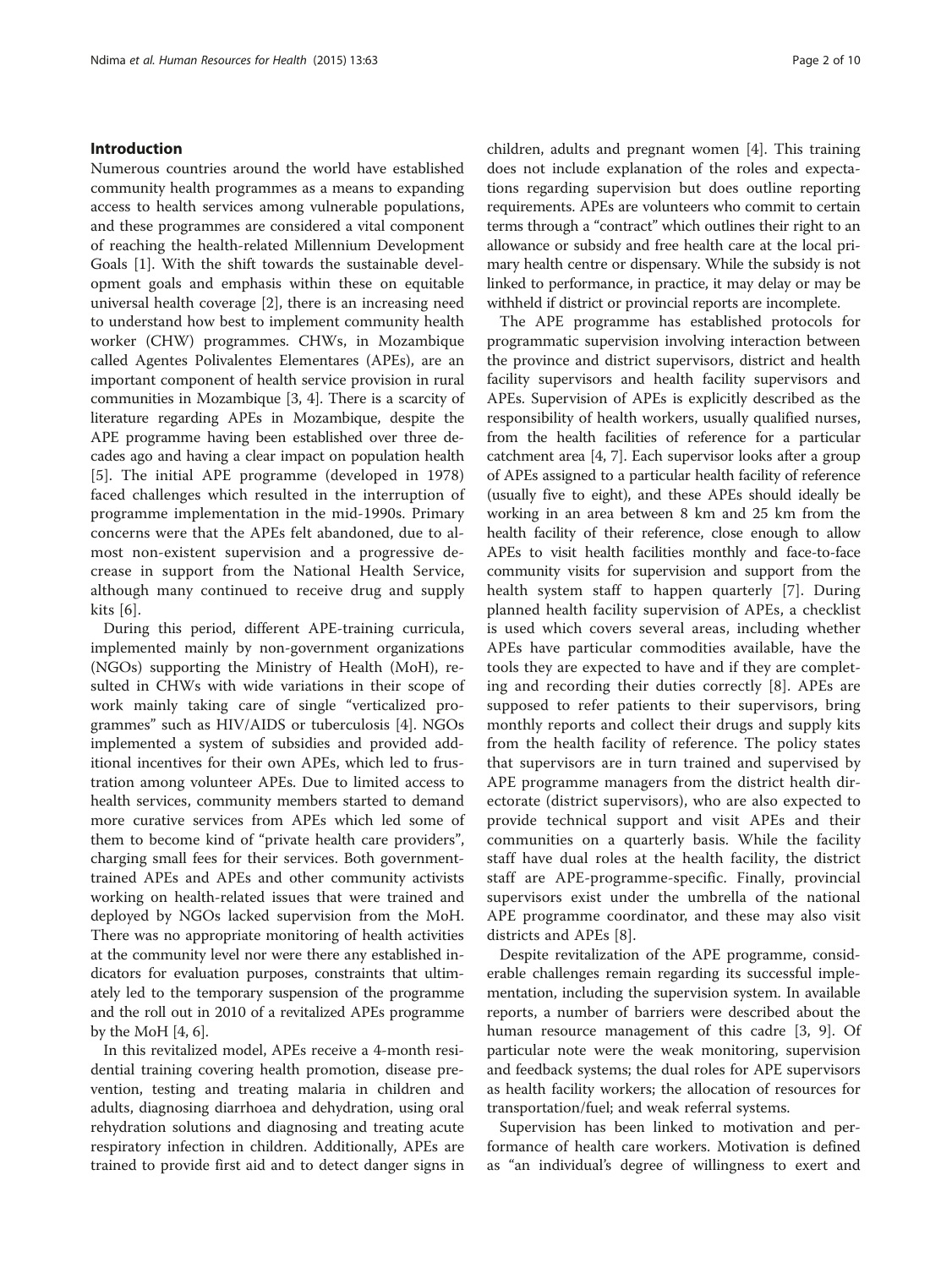<span id="page-2-0"></span>maintain an effort towards an organization's goals" [[10](#page-9-0)] and is a critical determinant of health worker performance [\[11](#page-9-0)]. Studies have shown that supervision can improve health worker performance, at least in the short term. In addition, supervision has been shown to be a mechanism facilitating professional development, improving health workers' job satisfaction and increasing motivation [\[12](#page-9-0)]. International stakeholders, selected for interviews based on their range of programme and research experience in diverse settings and continents, also identified supervision as a key intervention to improve the retention and motivation of CHWs [\[13](#page-9-0)]. Supervision has been identified as a measure to enhance CHW motivation and performance in many settings [\[14, 15\]](#page-9-0). A recent review on supervision of CHWs found that regular supervision with supportive approaches, including communitymonitoring, quality assurance and problem-solving, may be most effective in enhancing CHW performance [[16](#page-9-0)]. However, data on CHW supervision is sparse, and there is a need to collect more data on the experiences of CHWs and their supervisors so as to better identify and understand the key components of supervision in practice and the links to enhanced CHW performance [\[16, 17](#page-9-0)]. Also, for the Mozambican context, the exact factors related to supervision contributing to motivation of APEs are not well explored yet. Therefore, the study set out to identify factors related to the organization and implementation of APE supervision and how these influence APE motivation and ultimately performance.

### **Methods**

Data collection was conducted as part of a multicountry study under the REACHOUT consortium ([www.reachoutconsortium.org](http://www.reachoutconsortium.org)) which has the goal of improving the equity, effectiveness and efficiency of community health workers in six countries, including Mozambique. It was carried out in Manhiça and Moamba districts using qualitative approaches. Data collection was done from August to beginning of September 2013. The selection criteria of these districts were based on geographical situation, having an established APE programme and distances. A qualitative study was chosen as most appropriate to reach the objective of this study, because it could obtain in-depth insight into how supervision of APEs was conducted and what made it facilitate or hinder APE motivation and performance [[18](#page-9-0), [19\]](#page-9-0). The study involved four types of purposefully sampled respondents: APEs (18 out of a possible 41 APEs were selected across the two districts), health facility supervisors (5 out of a potential 14 across the two districts), district supervisors (both district-level supervisors were included) and community leaders (6, each representing a locality with several communities or villages and coming from the communities that the APEs and supervisors served). Respondents

were selected based on geographical location, distance to health facilities and to ensure diversity in gender, age and job experience and were identified with the help of district-level and health facility staff.

The study was conducted by a trained and experienced research team through in-depth interviews (IDIs) focusing on aspects related to supervision, motivation and performance. We used IDIs with the purpose of exploring strengths and weaknesses of community services and barriers and facilitators to APE performance. The IDIs assured that participants could be interviewed in their rural communities and avoided issues of hierarchy affecting group discussion [\[20](#page-9-0)].

Semi-structured topic guides were developed in English first (as part of the multi-country study), translated into Portuguese and back-translated for consistency. IDIs with APEs included questions on recruitment, incentives, motivation, training and support, roles and tasks, supervision and communication. For supervisors, we added questions on barriers and enablers of supervision and on management and training issues. Community leader interviews included issues of community engagement and ownership, selection and support of APEs, knowledge of APEs' roles and expectations. The topic guides were piloted in an area that was not included in the study and adaptations to probes and questions were made. For some APEs and community leaders (those with no or only primary education), it was necessary for interviewers to explain concepts in the local languages of Ronga and Xichangana, despite Portuguese fluency being a selection criteria for APE recruitment.

Standard procedures and tools were used to ensure correct and complete data. Daily debriefing sessions with all data collectors were held to discuss key findings, refine lines of inquiry and summarize extensive field notes and observations. The interviews were digitally recorded, and Portuguese transcripts were made of each IDI by the interviewers who also rechecked each other's transcripts against the recordings for quality assurance. The transcripts were independently read in Portuguese in pairs by a group of four researchers (SN, CG, HO, MS) to identify key themes and develop a coding framework. This process used open-coding [[21\]](#page-9-0), combined with a pre-defined framework of factors that could influence CHW performance [\[15\]](#page-9-0). A sample of transcripts was further translated into English to allow anglophone authors to input and review the coding framework. Transcripts were coded in Portuguese using NVivo (v.10) software, and emerging themes were discussed and the coding refined based on team consensus. The coded transcripts were further analysed, "charted" and summarized in narratives for each theme and sub-theme in Portuguese. A full report of the complete context analysis with extensive quotes, of which this study forms a part, was produced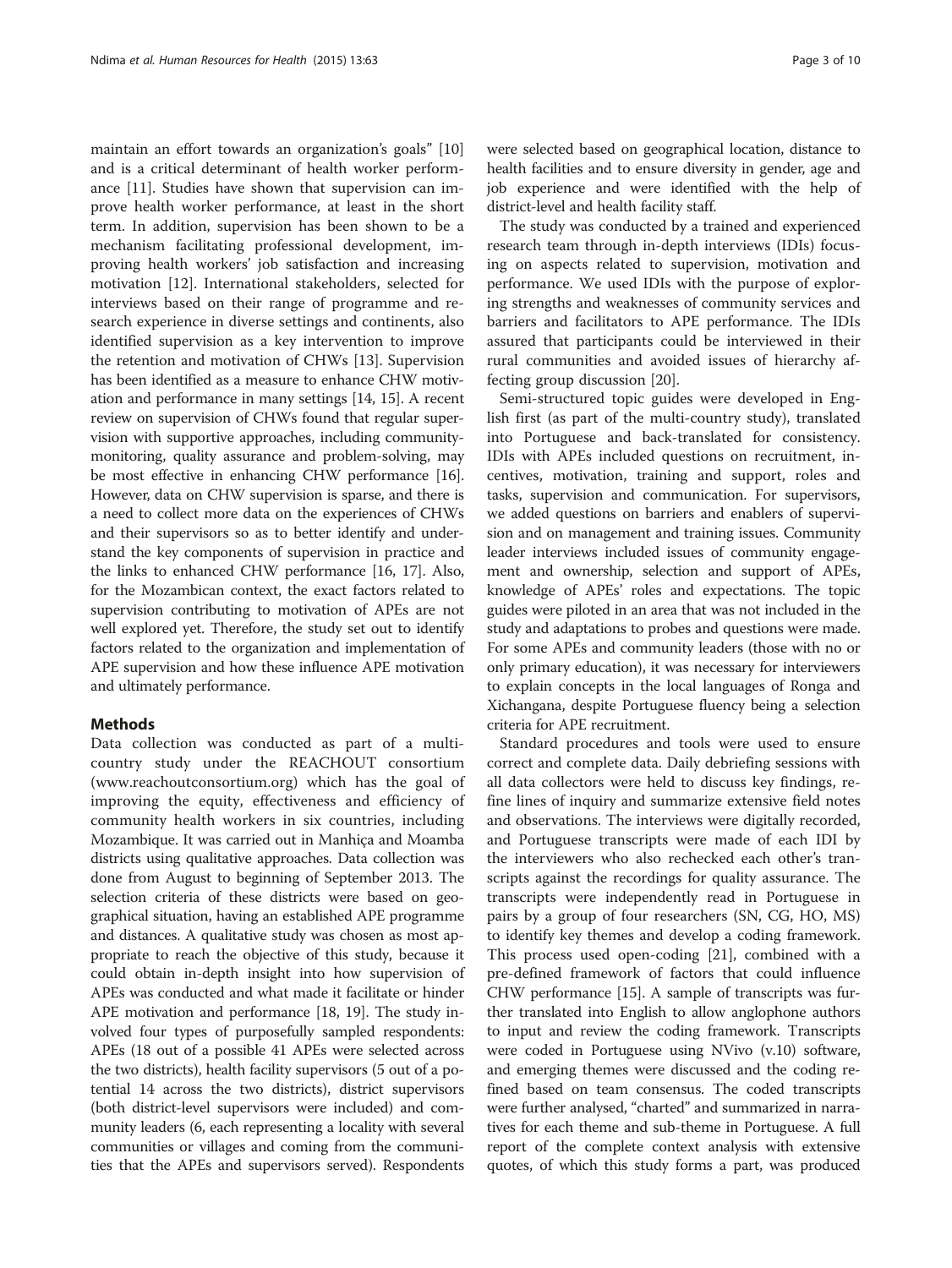and translated into English [\[22\]](#page-9-0), and additional queries for the purposes of this paper were run and narratives written directly in English. Study findings were validated with the two district health offices through informal feedback meetings and sharing and discussing a summary of the report in Portuguese. This study received ethical approval from the Institutional Review Joint-Board of the Faculty of Medicine of the University Eduardo Mondlane and Maputo Central Hospital (CIBS FM&HCM/07/2013) and from the Royal Tropical Institute (KIT), in Amsterdam.

#### Results

We interviewed a range of APEs, health facility and district supervisors and community leaders. These were purposively selected from the two districts to represent different profiles, as outlined in our "[Methods](#page-2-0)" section (for details, see Table 1). Overall, there were more males interviewed in each participant type, and the APEs were younger and more likely to be single than the supervisors or community leaders, with close to half of APEs having secondary education. In order to ensure confidentiality, we have not added potential identifiers such as gender, district or level of supervisor to the quotations from the small group of supervisors.

From the data analysis, there were five key emerging themes related to the interaction between APEs and supervisors that illustrate a range of factors that participants felt influenced the motivation and performance or both groups. First, supervisors acted as important links between health systems and communities; second, there were gaps in policy content and a mismatch between policy and practice leading to irregular and infrequent supervision; third, the skills and approach to supervision were important in determining APE motivation; fourth, supervisors themselves felt largely unsupported; and lastly, we also found that APEs received support and monitoring from the community and a high level of community engagement in "supervising" their work.

# Supervisors are links between health systems and communities

Supervisors provide an important link between the APE programme and the health system on the one hand and between the programme and communities on the other. In both districts, the supervisory system appeared to be organized into the four levels described by policy: APE, supervisor at health facility of reference, district supervisor and provincial supervisors with a largely functional reporting system at district and provincial levels. However, the

|                 |           | APE          | Health facility supervisors | District supervisors | Community leaders |
|-----------------|-----------|--------------|-----------------------------|----------------------|-------------------|
| Total sample    |           | $n = 18$     | $n = 3$                     | $n = 2$              | $n = 6$           |
| District        |           |              |                             |                      |                   |
|                 | Moamba    | $10$         | $\sqrt{2}$                  |                      | $\overline{2}$    |
|                 | Manhiça   | $\,8\,$      | 1                           |                      | 4                 |
| Total           |           | 18           | 3                           | $\overline{2}$       | 6                 |
| Characteristics |           |              |                             |                      |                   |
| Gender          | Male      | $10$         | $\overline{2}$              | $\overline{2}$       | 5                 |
|                 | Female    | 8            |                             | $\mathbf 0$          | 1                 |
| Total           |           | 18           |                             | $\overline{2}$       | 6                 |
| Age             | $18 - 25$ | 9            | 1                           | $\mathbf 0$          | $\mathbb O$       |
|                 | $26 - 35$ | 3            |                             | $\overline{2}$       | $\mathbf 0$       |
|                 | $35 - 44$ | 5            | $\mathbf 0$                 | $\mathbf 0$          | $\mathbf 0$       |
|                 | $>45$     | $\mathbf{1}$ | $\mathbf{1}$                | $\mathbf 0$          | 6                 |
| Total           |           | 18           | $\mathsf 3$                 | $\overline{2}$       | 6                 |
| Marital status  | Married   | 6            | 3                           | $\overline{2}$       | 6                 |
|                 | Single    | 11           | $\mathbb O$                 | $\mathbf 0$          | $\mathbf 0$       |
|                 | Divorced  | $\mathbf{1}$ | $\mathbf 0$                 | $\mathbf 0$          | $\mathbf 0$       |
| Total           |           | 18           | 3                           | $\overline{2}$       | 6                 |
| Education       | None      | $\circ$      | $\mathbf 0$                 | $\mathbf 0$          | $\overline{2}$    |
|                 | Primary   | 10           | 1                           | $\mathbf 0$          | 3                 |
|                 | Secondary | $\,8\,$      | $\overline{2}$              | $\overline{2}$       | 1                 |
| Total           |           | $18\,$       | 3                           | $\overline{2}$       | 6                 |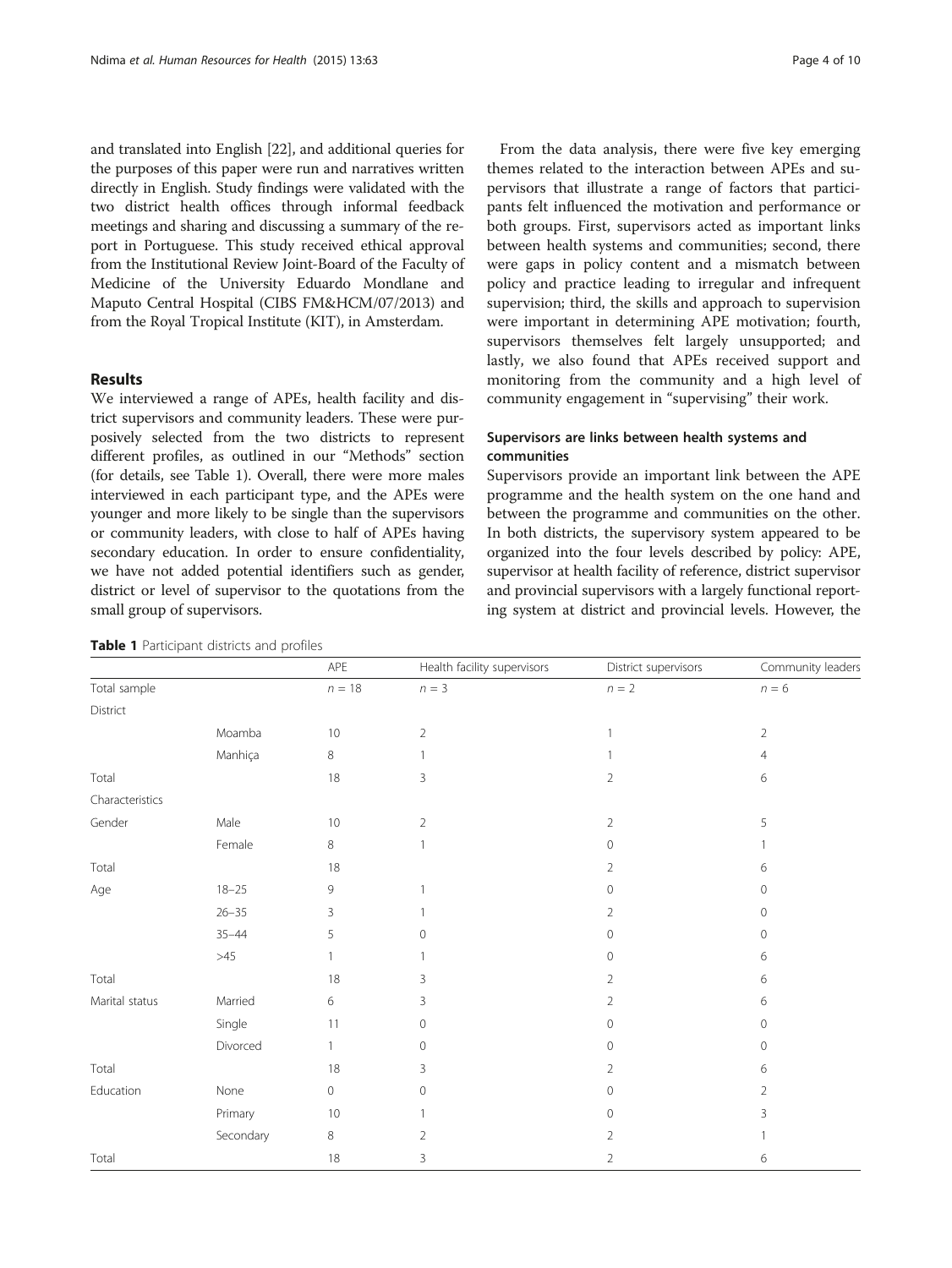collecting of data for monitoring purposes which is transferred in an upwards direction, was often not discussed with, or fed back to, APEs who felt unaware of their own performance and the state of the programme in general. Supervision was instead mentioned as a datagathering exercise for monitoring and evaluation of the APE programme.

"They tend to evaluate using the monthly summaries. Observe the number of cases treated, number of pregnant women, new-borns, adults and children, transferred cases, people who had been treated for malaria, number of lectures and participants. They want to know how many people I have attended to, and if this is to reduce or increase." (APE, 23 years old, female)

While general programme data were not fed back, this APE also described requesting and receiving immediate feedback:

"I think that they evaluate me through supervision. When they come here they want to know what will work, see the log book, seeking to know if I have doubts. Soon when coming to supervision I have to express my doubts; the supervision facilitates me, and I know how my work is going." (APE, 28 years old, male)

Both supervisors and APEs agreed on the potential of supervision for capacity strengthening of the APEs. Supervisors described the need to teach and mentor APEs and often helped them with their monthly reports, technical advice on promotion or prevention and with clinical queries. The support and ongoing education provided was appreciated by the APEs as expressed by these two representative quotes:

"When I receive supervision visits, I ask about things that I cannot do, and they show me how to do them. So we learn things we don't know how to do during the supervision, and we like that." (APE, 26 years old, male)

"Supervision is always seen as good and important for the type of work we do. We APEs are not 'doctors'. We have very limited knowledge in many things we do and a supervisor must always be there to teach new things and remind us about what we have learnt." (APE, 28 years old, male)

The presence of supervisors in the community was welcomed and was seen by APEs and community leaders as enhancing the credibility of the programme as well as that of APEs in their respective communities. Conversely, their

absence undermined perceptions of APEs and of the health system as pointed out by this APE:

"Even my community will not respect me when they don't see my superiors coming here." (APE, 23 years old, female).

Additionally, when subsidies were not paid or stock-out of medicines occurred, the supervisors, as the accessible human face of the system, had to provide explanations and negotiate. The supervisors felt caught between administrative and management issues around APEs' subsidies that they were not in a position to solve and perceived this as undermining their credibility to respond on behalf of the health system they represented:

"In this one year only 22 APEs worked, and three people already gave up. I'm sure that if the process continues so many will give up, only because of the subsidy. The first complaint is that it is little, and even then it does not appear monthly; the delay influences them a lot. …Every day that passes there is a message that comes to us asking about the subsidy. They always send messages asking about the allowance: when will it come out? We are now on 21 August, and this is the fifth month that we do not have a subsidy." (Supervisor, 28 years old)

Delayed subsidies limited the motivation of supervisors to visit and oversee APEs, as supervisors did not feel comfortable demanding more work knowing that APEs were not receiving their subsidies on time and were demotivated.

"I as supervisor I do not feel good when I go to a community for supervision and require a lot from the APE while after that the APE will ask me about the subsidy and the answer will always be the same: we are still dealing with that but they will never receive such money." (Supervisor, 28 years old)

#### Supervision is irregular and infrequent

According to APE programme guidelines, the frequency of supervision for district to facility level is quarterly and for facility level to APE level is monthly in two ways: during report delivery and collecting of drug kits at the health facility and during actual supervision visits at the community level. Although the supervision system is organized according to a timetable, both APEs and supervisors pointed out that it rarely occurred on the scheduled dates and was both infrequent and irregular. The lack of transportation, long distances to travel and difficult access to communities were identified as factors that negatively affected regular supervision. In some cases, supervisors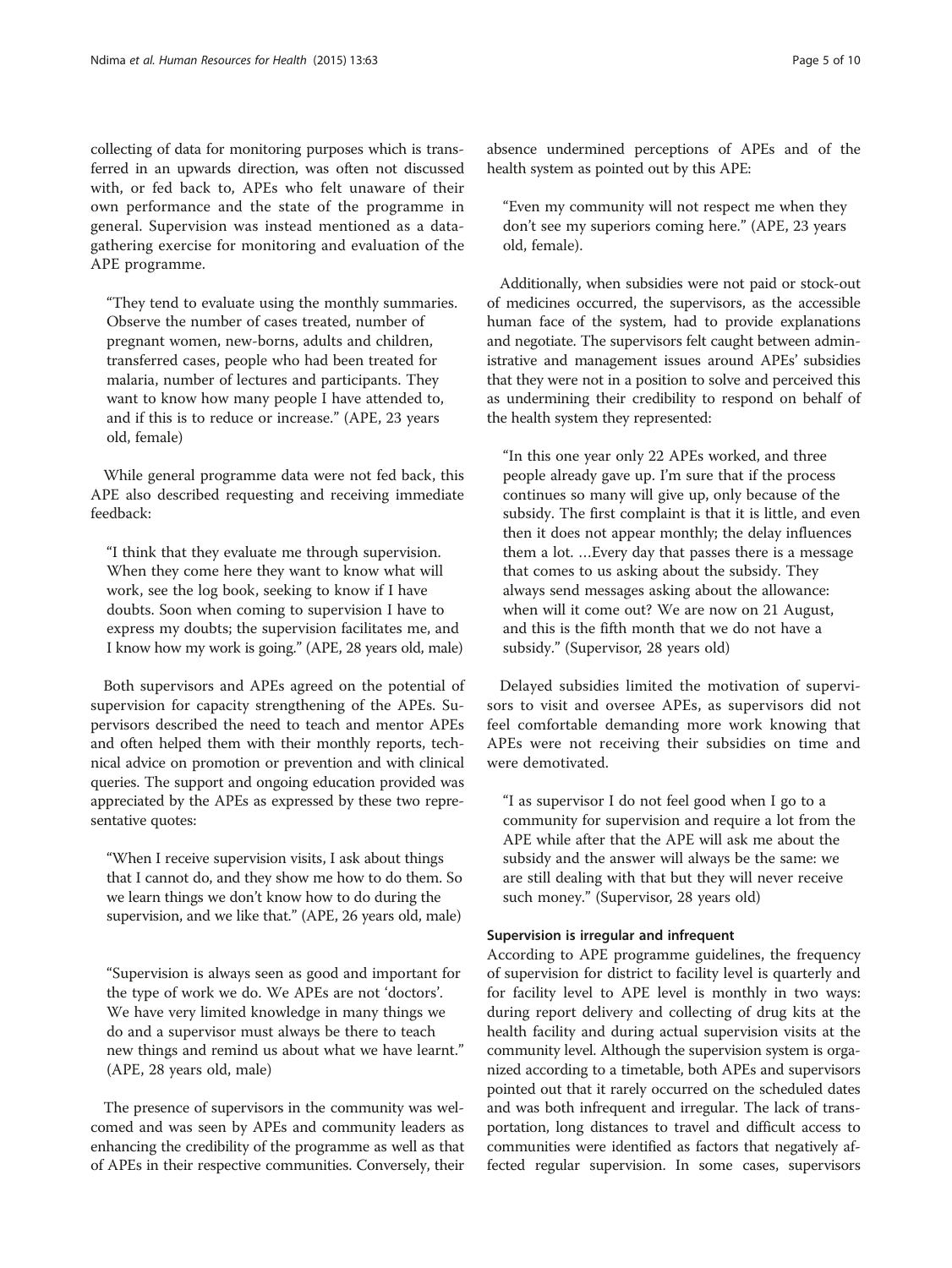spent more than 2 months without carrying out supervisory activities. While most supervisors identified lack of resources as the problem, some also pointed to poor coordination within district health directorates as the cause of delays in the allocation of fuel and other logistical needs for regular supervision to take place. Other issues mentioned included pending maintenance of their motorbikes as explained by this supervisor:

"We also have difficulties with transportation in that a motorcycle sometimes does not have fuel. I waited one month following the request without receiving the fuel. Also there is the issue of faults: most of the time or almost always I have to do maintenance of the motorcycle, because waiting for the district means stopping, and how many activities will that affect? Rather than waiting for the district, I'm going after it myself." (Supervisor, 26 years old)

The same supervisor describes the impact of dual roles, a sentiment echoed by all the other supervisors interviewed:

"Working as an APE supervisor has not been easy, because I'm alone, and when I go out for supervisory activities, other activities are stopped, but I cannot let the activities of the APEs suffer because of the others. I always have to run behind time. Sometimes I cannot do oversight on the scheduled dates, and I have to go after working hours." (Supervisor, 26 years old)

Roughly 2 years since the beginning of the programme, some communities and APEs had only received two supervisory visits. The infrequency and irregularity of supervision was felt by many participants to negatively affect the performance of the programme and of individual APEs in achieving objectives. This situation can make APEs demotivated, reduce the communication between APEs and health facility coordinators and reduce the effectiveness and efficiency of the programme interventions, as this APE pointed out:

"I had my last supervision in June last year and so far not yet had any other visit that demotivates me because it seems that I was forgotten." (APE, 23 years old, female)

# Supervision skills and approach are important determinants of motivation

Supportive supervision emerged as a strong determinant of motivation among the APEs, and an approach that relied on fault-finding rather than support was reported as a strong demotivating factor. While APEs identified this as a problem, the supervisors did not. Many appeared to regard checklists as a key (and only) tool required for supervision, determining fault-finding as the correct way of supervising and feeling comfortable with it. This approach, however, may have made it harder for them to identify and deal with problems at all. Some APEs stated that when a supervisor is mainly looking for the bad things, they tended to hide their gaps during subsequent supervision visits.

"When he comes here he looks at the record book and then just focuses on what I did wrong. He says that he is doing that to support me but I don't think so. Sometimes I prefer to not share my gaps with him or even if he couldn't come here". (APE, 26 years old, male)

In fact, most of the supervision described by the APEs was based on checklists with the supervisor focusing on issues present on the list (such as number treated, number of home visits, number of referrals and reporting), and roles that were not on the list (such as health promotion meetings or topics) were described as not being taken into consideration; neither was constructive feedback given, as illustrated by this typical quote from an APE:

"My supervisor has supported me in many ways and I believe he has good skills for his job, but when he comes to supervise me he only takes the log book and begins to observe and often does not give me report about my work … where I should improve" (APE, 45 years old, female)

While few APEs had experience or expectations of supportive supervisions, they identified factors and skills that motivated them and that are traditionally linked to this approach, such as listening, praising good work, joint problem-solving and non-judgemental attitudes.

# Supervisors lack training for the role and many feel unsupported

Despite the fact that APE supervisors should be trained according to the manual, it was found that training of health facility supervisors was overly focused on how to complete checklists. In addition, supervisors mentioned that individuals who had been trained had been transferred from one health facility to another or from one district to the other, leaving the supervision tasks with staff unaware of the roles and tasks of the APE programme as this supervisor explained:

"I am supervisor since the APE programme was revitalized here, but I have never been trained. They (superior level) gave me some tips during my supervision on how to conduct a good APE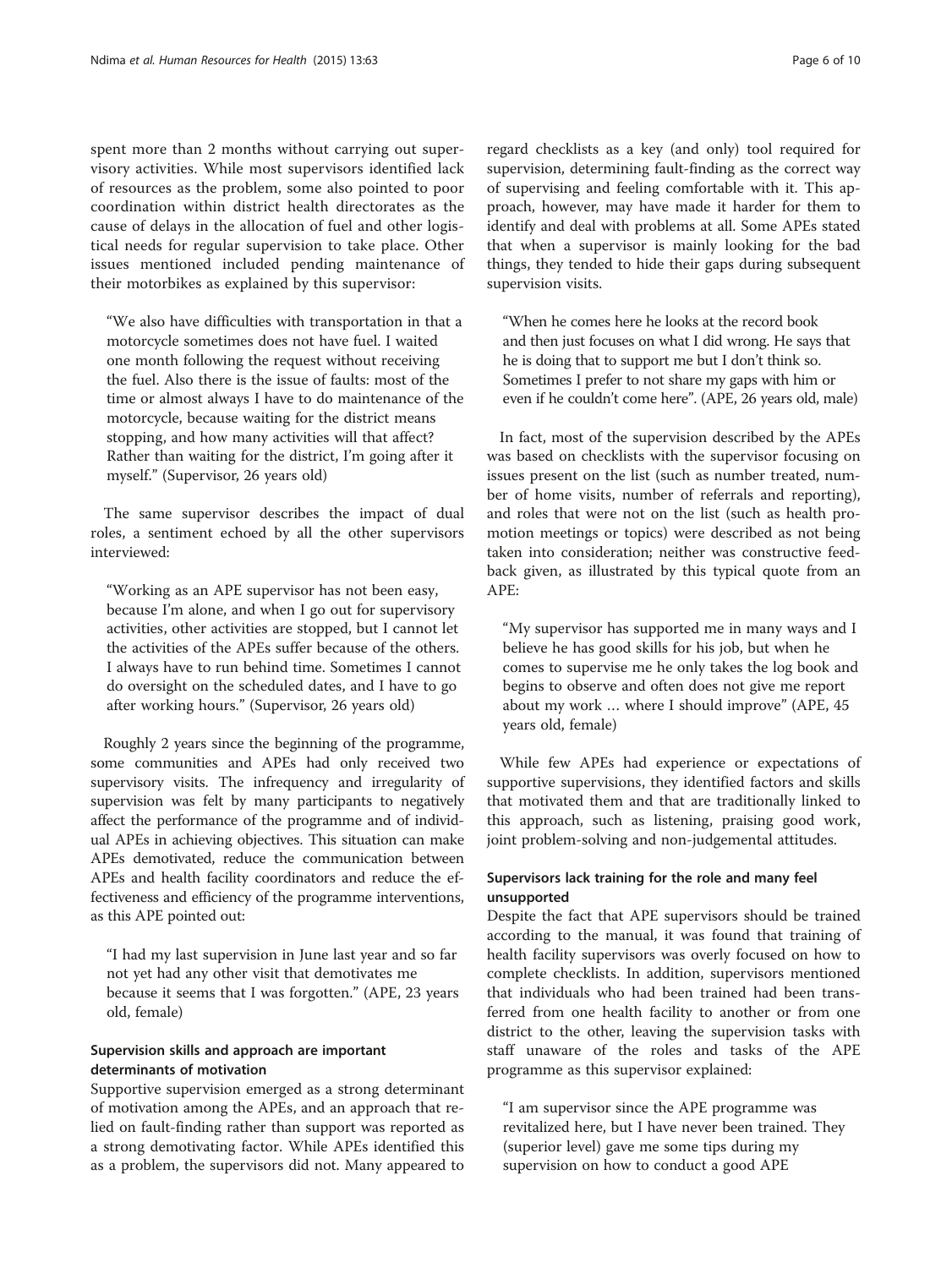supervision, but like others I may one day be transferred to another site and be replaced by someone else who doesn't have any skills or even knowledge regarding the programme". (Supervisor, 34 years old)

Districts supervisors may be in a better position in terms of supervision skills than health facility supervisors, as they are full-time APE programme managers at the district level. Despite this, they did not receive any initial training for supervision but learnt by doing.

"Most of the things I know I was not taught, I acquired supervision skills by doing what I was supposed to do and by reading all the tools regarding APEs supervision". (Supervisor, 32 years old)

Some supervisors learnt how to conduct supervision through their own supervision from their superior level, and this they also described as focused on fault-finding. Thus, the APE supervisors used the same approach when supervising the APEs. Health facility supervisors were supported by district supervisors providing logistical arrangements and occasionally accompanying visits to the field, often taking the opportunity offered by researchers, NGOs or other visitors travelling to see APEs. There were no arrangements described for refresher training of supervisors, meetings of supervisors or other sources of support and capacity development.

### Community-monitoring

The communities were also involved in monitoring and accountability of APEs, and the health facility supervisors and the district supervisors linked with community leaders to find out how the APE is working. Regarding this, a supervisor said:

"We coordinate with the community leaders. For example, the community leader controls the activities, so I have to be informed about how they are working. He gives me the information. They sometimes go with the APEs during the lectures about health promotion and disease prevention to see how the APE is working with the community." (Supervisor, 28 years old)

This was backed up by interviews with community leaders, who described the community as having a governance function that provided oversight and a degree of control, as well as support, of the APEs' work, ensuring that drug kits were opened in their presence, that feedback was gained from wider community members and that reports were reviewed before submission.

"In the meetings we used to have here in the community we ask the population if our APE is working well or not and we give the report to the nurse when she comes." (Community leader, 78 year old)

"We are always available to help our APE and we have an obligation to see how it is working. For example, the drugs kit can only be opened in our presence to ensure control of the drugs because they must be used for this community and for the goodness of this community and if we see something wrong we must report the health facility." (Community Leader, 54 years old)

This APE also confirmed a high level of community engagement with monitoring his work:

"The community leaders and people here in the community follow all my work. They almost know everything that happens here in the community. Even my monthly reports that I send to the health facility they want to see first." (APE, 26 years old, male)

Community-monitoring, while not formal health system supervision, represents a different kind of influence on APE motivation. In our context, it seems to be functioning alongside, and in some respects better than, formal supervision. Through its supportive approach, positive feedback and lack of fault-finding and checklists, it becomes more in line with how supervision might function to motivate community health workers and opens the possibility of a partnership that links this to formal supervision.

#### Discussion

Our findings indicate that supervision was structured as dictated by policy documents, and APEs considered supervision and the accompanying mentorship as a key factor in maintaining their motivation. Supervision also provided APEs with a sense of belonging to a health system emphasizing the connection between them and their health facilities and an enhanced credibility in their communities. However, in practice, the supervision of APEs through community visits by supervisors was infrequent and irregular. When it did occur, supervision was perceived to focus more on fault-finding than being supportive in nature and did not address all areas of APEs' scope of work – factors that APEs identified as demotivating. Supervisors from reference health facilities in turn also felt unsupported and perceived this to negatively impact on their performance as supervisors. They had a high workload in health facilities, where they had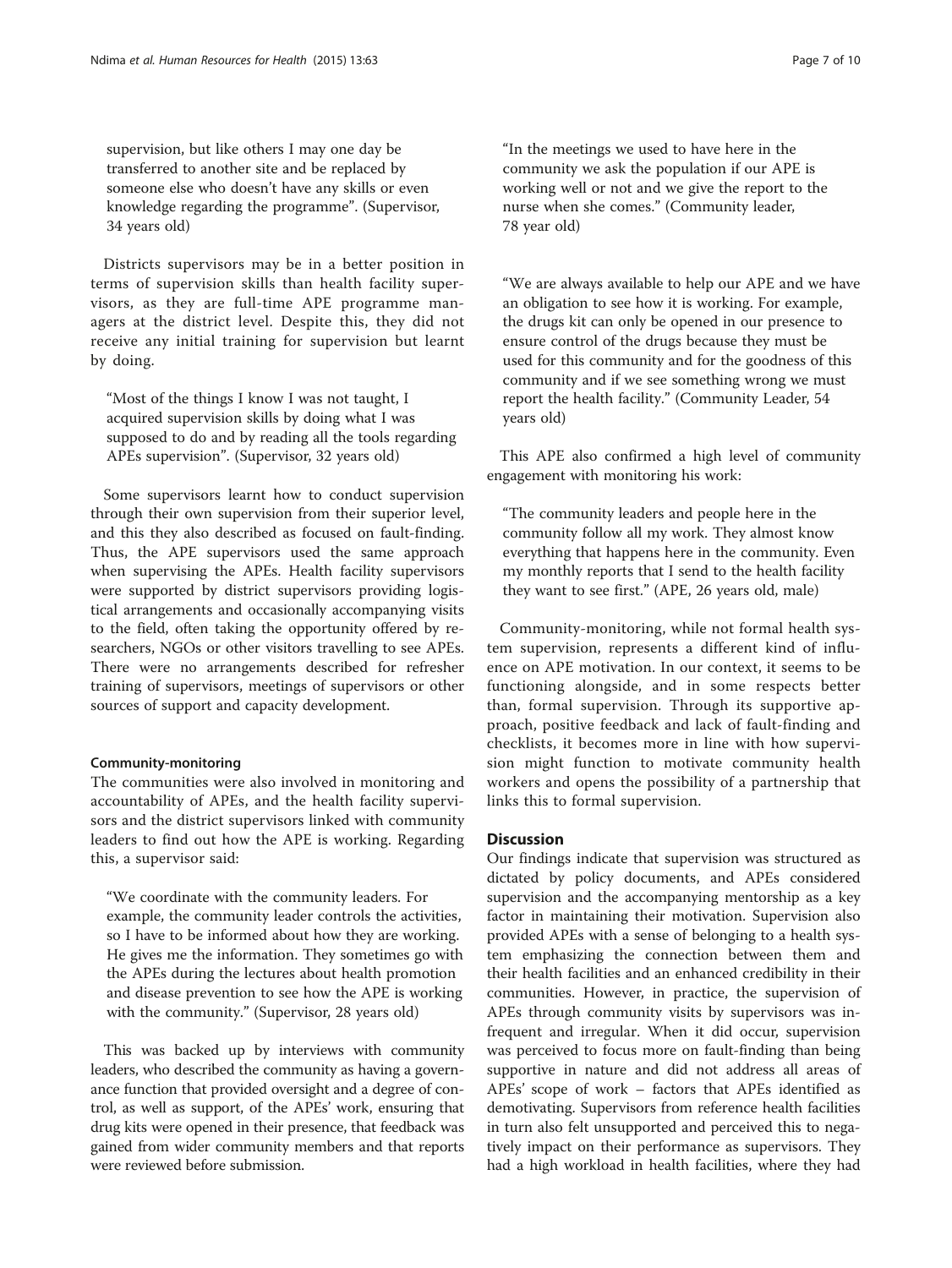multiple roles, and they felt unable to dedicate appropriate attention and time to the APEs under their supervision. Lack of logistical and financial resources for supervision activities was identified as a challenge, and supervisors felt caught up in administrative issues around APE allowances that they were unable to solve, as these depended on higher hierarchical levels of the health system. Many supervisors were not trained in supportive supervision. Community governance and accountability mechanisms represent a potential for additional support but were only partially able to fill the existing gaps in supervision of APEs by health system staff.

The role that supervisors play in acting as a bridge between CHW programmes and the health system on the one hand and between the programmes and communities on the other is described elsewhere [\[17](#page-9-0), [23, 24\]](#page-9-0). Supervisors in our study were aware that they needed to act as mentors and trainers. They were also aware of the responsibility of giving feedback on referrals and completing the monitoring and evaluation feedback loop. As reported in a study on community-based HIV care in Mozambique, when care becomes more technical, the role of supervisors as a bridge to the health system, able to explain new developments and tasks in a way that APEs with a lower level of education find accessible, becomes increasingly important [[25\]](#page-9-0).

The importance of a coordinated approach to supervision from the health system perspective is key if universal health coverage is to be achieved in an equitable manner and with services of sufficient quality [\[26](#page-9-0)]. However, supervisors felt that coordination was often lacking at the district level. Resource limitations and transport issues in rural settings have been raised as challenges by supervisors in rural South Africa, and altering the nature rather than the frequency of supervision may be one way of dealing with this challenge [\[16](#page-9-0), [17\]](#page-9-0).

Our findings strongly endorse the desire for supportive supervision approaches both from APEs and from supervisors, who feel under supported and lack role modelling of supportive supervision approaches themselves. Supportive supervision is a process described as promoting quality in health system functioning by strengthening relationships, focusing on the identification and resolution of problems and helping to optimize the allocation of resources – promoting high standards, teamwork and better two-way communication [\[27](#page-9-0)]. Such approaches are linked to improved health worker performance, motivation and increased and sustained job satisfaction [\[12](#page-9-0)], and this is borne out in a multiple case study of supervision at peripheral health posts in Guatemala that highlighted the importance of a supportive holistic approach as opposed to the prevailing model of managerial control [[28](#page-9-0)]. The same holds true for supervision of community health workers. A recent review assessing the impact of CHW supervision

found that of the available supervision strategies for CHWs, the ones that focused on a supportive, problemsolving approach were more effective. In addition, improving supervision quality had more impact than increasing the frequency of supervisory visits to the community [[16](#page-9-0)]. Supportive supervision approaches have been shown to have a positive impact on malaria prevention and treatment by CHWs in India [[29\]](#page-9-0). Conversely, a study of CHW motivation in Tanzania found that supervision that was perceived by CHWs as a sign of poor performance was a demotivator [[30](#page-9-0)].

The proximity of communities and the relative remoteness of the health system and its representatives mean that communities often take on a governance and accountability role in relation to their local community health programme. Designing a supervision system based on approaches used within the formal health system may be inadequate unless it is adapted to build on links with the community as well [[16](#page-9-0)]. Community-monitoring or supervision are likely to be important approaches to improve APE performance, given that they work in communities, are selected by them and feel responsive and responsible to them. The importance of listening to community and APE voices was highlighted by ethnographic research with APEs in Mozambique [\[31](#page-9-0)], while CHWs in Tanzania reported that families and communities supplement other sources of motivation by providing support [\[30](#page-9-0)]. The inSCALE study with CHWs in Uganda and Mozambique is currently conducting a threearm trial comparing technology and community-supported supervision approaches (using village health clubs) with control groups that will provide more information on approaches to community supervision [[32\]](#page-9-0).

The importance of supervisor training skills and knowledge emerged as a key theme in our findings, and this has also been described in a review of supervision and mentoring for remote rural health workers [[26\]](#page-9-0). However, the exact nature and content of training varies widely across contexts and often focuses on developing technical skills rather than examining values and attitudes, ability to understand and support individuals or group dynamics. The South African study based in an infant-feeding programme highlighted the importance of broader people management skills among supervisors and the need for additional training and support to supervisors that help them to perform these roles, enabling them to move away from checklists and endorsing a more supportive approach [\[17](#page-9-0)]. Training on supportive supervision should take into account that supervisors and supervisees are not blank in supervision knowledge and experience and should integrate and build on their current knowledge and skills. An ongoing study with lady health workers in Pakistan is investigating the training needs of supervisors after an evaluation revealed a lack of skills in supportive supervision. This study will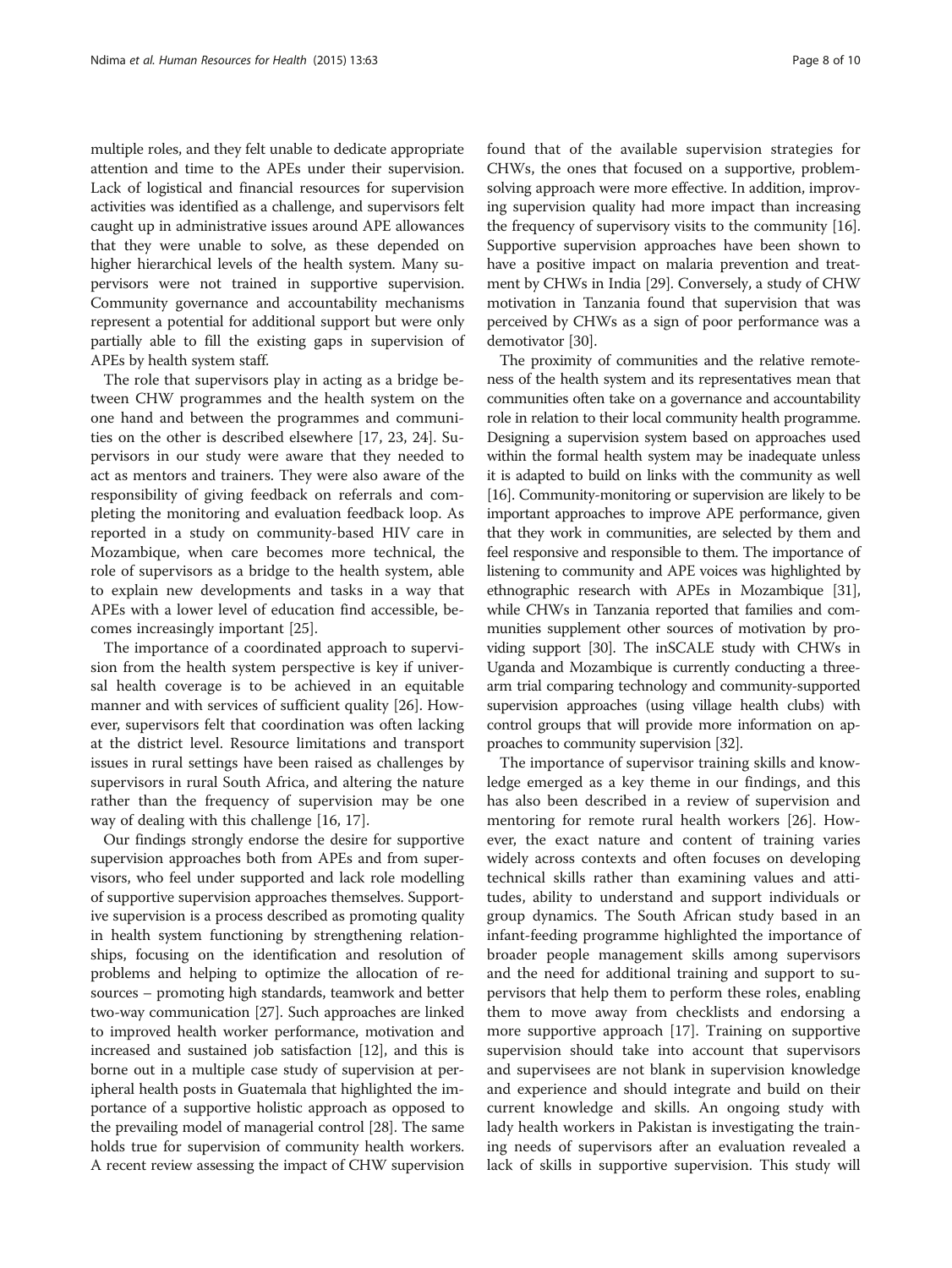<span id="page-8-0"></span>assess impact on CHW performance in community case management of diarrhoea and pneumonia [[33\]](#page-9-0).

Our study has a number of limitations. We used qualitative methods and are thus unable to comment on the representative nature of our sample. The number of supervisors included in our study was small, and we are not able to present disaggregated data between health facility and district-level supervisors for reasons of confidentiality. The impact of CHW profile on issues of empowerment, ability to speak out to supervisors and understanding concepts of supportive supervision would require a larger data set and better balance of genders, with more targeted questioning to enable a full gender analysis to be conducted. APEs and community leaders for interviews were selected with the help of supervisors, although all available APEs in the districts were sampled, wherever possible.

#### Recommendations

Our study suggests the need for developing a supportive approach to supervision as an important next step in the two districts. There is a need for solutions that are sustainable and viable for implementation in resource-constrained settings such as the study sites (which reflect the majority of districts in the country). A group approach to APE supervision combined with support and training for supervisors would ensure a supportive supervision strategy that efficiently uses the short time that supervisors have to conduct good supervision. This would also allow APEs to develop problem-solving skills as a group through peer support and supervisors to come together for a common training to explore and build on their existing strengths. Training APEs on what to expect from supervision, empowering them to seek advice and encouraging them to seek support from communitymonitoring systems can further empower APEs as community agents.

## Conclusion

This study adds to the limited body of literature on supervision of APEs in Mozambique and discusses these in the light of data and evidence from other community health worker programmes. We identified the importance of regular supportive supervision as a key determinant to APE motivation and a potential way of improving APE and programme performance. A range of barriers to the supervision system under the revitalized programme should be addressed. APEs in the previous programme felt abandoned due to the lack of supervision, and this appears to be a recurring constraint in the revitalized programme. While some APEs indicated that they want more supervision, constraints in supervision frequency arose at both the facility and district levels, relating to budget and access issues but also to supervisors' dual roles and limited means of transport. Using community-monitoring in

motivating and empowering APEs represents a potential additional supportive mechanism but cannot address all of the identified issues without linkage to the formal health system and supervision structures as well as efforts to create supervision structures that are supportive and problem-solving rather than managerial and faultfinding. Tailored solutions would be required, as each district/community has its specific characteristics, and challenges are not always similar in all parts of the country. Furthermore, when supervision does take place, feedback and thus learning opportunities should be the focus so that both supervisor and APE can positively contribute to enhanced community health.

#### Competing interests

The authors declare that they have no competing interests.

#### Authors' contributions

SN conducted the field work, drafted the paper and developed the structure from the beginning. MS structured the APE programme functionality in Mozambique and was involved in designing the study. CG conducted the field work and reviewed participants' characteristics for this paper. HO and MK were involved in designing the study and drafting various parts of this paper. MT worked on drafting the "Results" and "Discussion" sections and assisted the first author with the paper structure. All authors read and approved the final manuscript.

#### Acknowledgements

The study presented in this paper is part of the REACHOUT programme. This programme has received funding from the European Union Seventh Framework Programme ([FP7/2007-2013] [FP7/2007-2011]) under grant agreement no. 306090. REACHOUT is an ambitious 5-year international research consortium aiming to generate knowledge to strengthen the performance of CHWs and other close-to-community providers in promotional, preventive and curative primary health services in low- and middle-income countries in rural and urban areas in Africa and Asia. The authors would like to acknowledge all respondents who gave their time to be interviewed. The authors would like to thank Sally Theobald, Rosalind McCollum and Korrie de Koning for their contributions to editing the paper.

#### Author details

<sup>1</sup>Department of Community Health, University Eduardo Mondlane, Maputo, Mozambique. <sup>2</sup>Department of International Public Health, Liverpool School of Tropical Medicine, Liverpool, UK. <sup>3</sup>Royal Tropical Institute, Amsterdam, Netherlands. <sup>4</sup>Faculty of Medicine, University Eduardo Mondlane, Salvador Allende Avenue, 702, Maputo, Mozambique.

#### Received: 6 January 2015 Accepted: 20 July 2015 Published online: 01 September 2015

#### References

- 1. Bhutta ZA, Lassi ZS, Pariyo G, Huicho L. Global experience of community health workers for delivery of health-related Millennium Development Goals: a systematic review, country case studies and recommendations for scaling up. Global Health Workforce Alliance: Geneva, Switzerland; 2010.
- 2. Rodney AM, Hill PS. Achieving equity within universal health coverage: a narrative review of progress and resources for measuring success. International Journal for Equity in Health. 2014;13:72.71–8.
- 3. MoH. Estudo de Base Para Avaliação do Impacto do Programa de Revitalização dos Agentes Polivalentes Elementares (APE's) na Saúde Comunitária em Moçambique. Ministry of Health Mozambique; 2012.
- 4. MoH. Programa de Revitalização dos Agentes Polivalentes Elementares. (Pública DNdS ed. Maputo: Ministry of Health Mozambique; 2010.
- 5. Walt G, Melamed A. Mozambique: towards a people's health service. London ISBN is 0862321298 Walt G, Melamed A: Mozambique: towards a people's health service. Zed Books Ltd; 1984